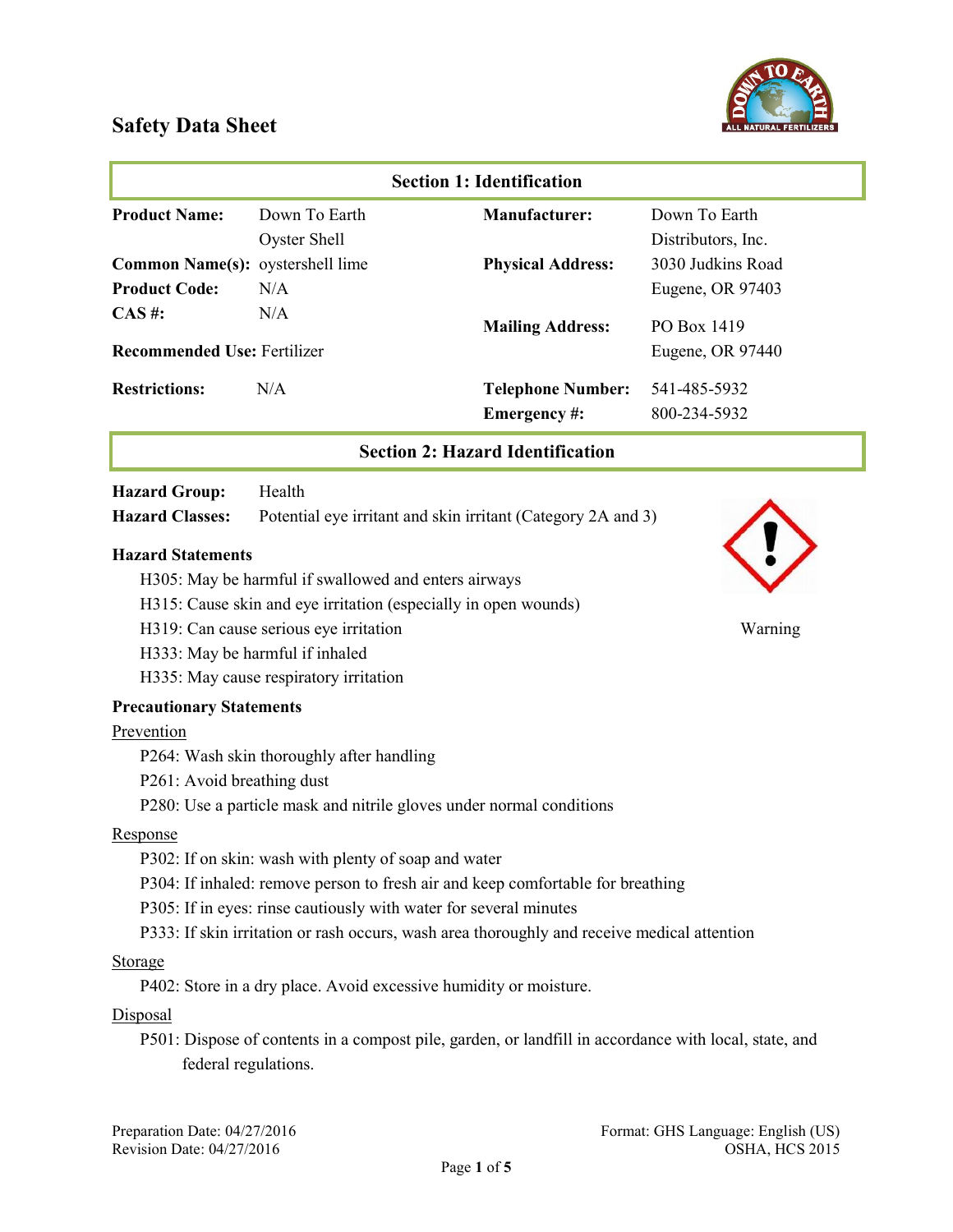

| <b>Section 3: Composition/Information on Ingredients</b> |                                                                                                                              |  |
|----------------------------------------------------------|------------------------------------------------------------------------------------------------------------------------------|--|
| <b>Ingredients:</b>                                      | Ground oyster shell                                                                                                          |  |
| $CAS \#$ :                                               | N/A                                                                                                                          |  |
| <b>NIOSH Registry #:</b><br>Not Registered               |                                                                                                                              |  |
|                                                          | <b>Section 4: First-Aid Measures</b>                                                                                         |  |
| <b>Inhalation:</b>                                       | Remove person to fresh air and keep comfortable for breathing. If respiratory distress<br>continues, seek medical attention. |  |
| <b>Skin Irritation:</b>                                  | Wash with plenty of soap and water. If irritation persists, seek medical attention.                                          |  |
| Eye:                                                     | Rinse cautiously with water for several minutes. If irritation persists, seek medical<br>attention.                          |  |
| <b>Ingestion:</b>                                        | If gastrointestinal distress occurs, seek medical attention.                                                                 |  |
| Allergen:                                                | This product may cause an allergic reaction. If an allergic reaction occurs, seek medical<br>attention immediately.          |  |

### Section 5: Fire-Fighting Measures

| <b>Suitable Extinguishing Media:</b>     | Water, regular foam, carbon dioxide, dry chemical |
|------------------------------------------|---------------------------------------------------|
| <b>Unsuitable Extinguishing Media:</b>   | None                                              |
| <b>Flash Point:</b>                      | N/A                                               |
| <b>Specific Fire-Related Hazards:</b>    | None                                              |
| <b>Special Fire-Fighting Procedures:</b> | None                                              |
| <b>Unusual Fire/Explosion Hazards:</b>   | None                                              |

|                                   | <b>Section 6: Accidental Release Measures</b>                                                                                                                                                               |
|-----------------------------------|-------------------------------------------------------------------------------------------------------------------------------------------------------------------------------------------------------------|
| <b>Personal Precautions:</b>      | Wear a particle mask and nitrile gloves during handling                                                                                                                                                     |
| <b>Environmental Precautions:</b> | <b>None</b>                                                                                                                                                                                                 |
|                                   | <b>Methods for Handling Spills:</b> In case of spill: handle using nitrile gloves and wear a particle mask.                                                                                                 |
|                                   | Employ best-practice sanitation methods for clean-up. Utilize a vacuum<br>or sweep the product with a broom and dispose in a garbage receptacle.<br>There are no special emergency procedures for clean-up. |

### Section 7: Handling and Storage

Safe Handling: Wear gloves and a particle mask when handling and transporting. Avoid excessive humidity, contact with moisture, and extreme temperatures to retain product functionality. There are no known incompatibilities with this material.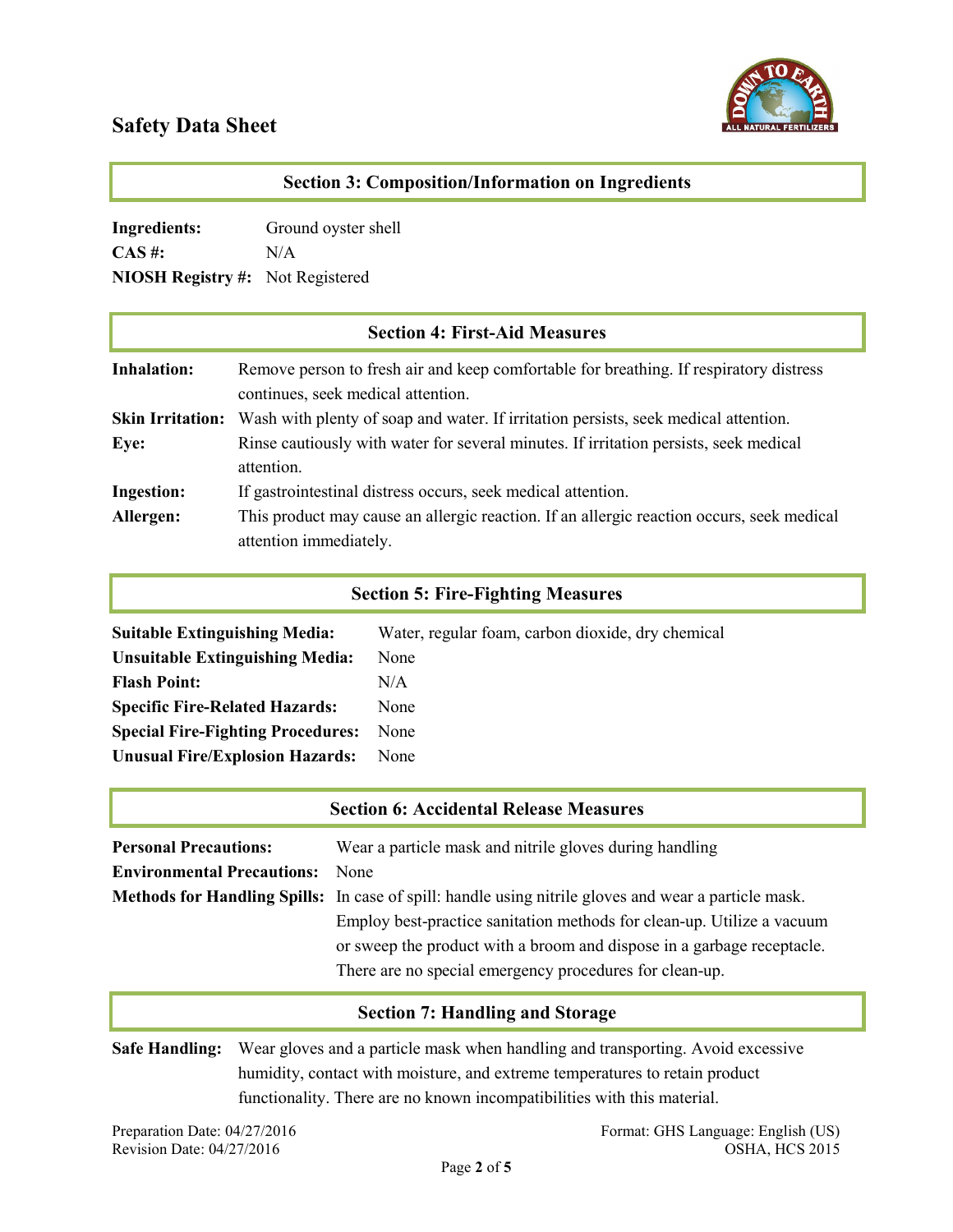

#### Section 8: Exposure Control/Personal Protection

Exposure Limit: There are no exposure limits defined for this product.

| <b>Recommended PPE and Handling Practices</b> |                                           |  |
|-----------------------------------------------|-------------------------------------------|--|
| Respiratory:                                  | Particle mask.                            |  |
| Skin Protection: Nitrile gloves               |                                           |  |
| <b>Eve Protection:</b> Safety glasses         |                                           |  |
| Hygiene:                                      | Wash hands thoroughly with soap and water |  |
| Ventilation:                                  | Ensure workspace is well-ventilated       |  |



## Section 9: Physical and Chemical Properties

| Appearance:                         | White to gray powder       | <b>Freezing Point:</b>        | Unknown |
|-------------------------------------|----------------------------|-------------------------------|---------|
| <b>Flammability Limits:</b> Unknown |                            | <b>Solubility in Water:</b>   | Unknown |
| Odor:                               | Minimal odor               | <b>Initial Boiling Point:</b> | Unknown |
| <b>Odor Threshold:</b>              | Unknown                    | <b>Boiling Range:</b>         | Unknown |
| <b>Vapor Pressure:</b>              | Unknown                    | <b>Flash Point:</b>           | Unknown |
| <b>Vapor Density:</b>               | Unknown                    | <b>Evaporation Rate:</b>      | N/A     |
| pH:                                 | $8.5 - 9.0$                | <b>Flammability:</b>          | Unknown |
| <b>Relative Density:</b>            | $35-40$ lb/ft <sup>3</sup> | <b>Viscosity:</b>             | Unknown |
| <b>Melting Point:</b>               | Unknown                    |                               |         |

## Section 10: Stability and Reactivity

| <b>Reactivity:</b>               | No specific test data is currently available               |
|----------------------------------|------------------------------------------------------------|
| <b>Chemical Stability:</b>       | Product is stable under normal temperatures and conditions |
| <b>Conditions to Avoid:</b>      | Extreme temperatures and excessive moisture                |
| <b>Required Stabilizers:</b>     | None                                                       |
| Incompatibility:                 | None currently known                                       |
| <b>Hazardous Decomposition:</b>  | None currently known                                       |
| <b>Hazardous Polymerization:</b> | Will not occur                                             |
| <b>Hazardous Reactions:</b>      | None currently known                                       |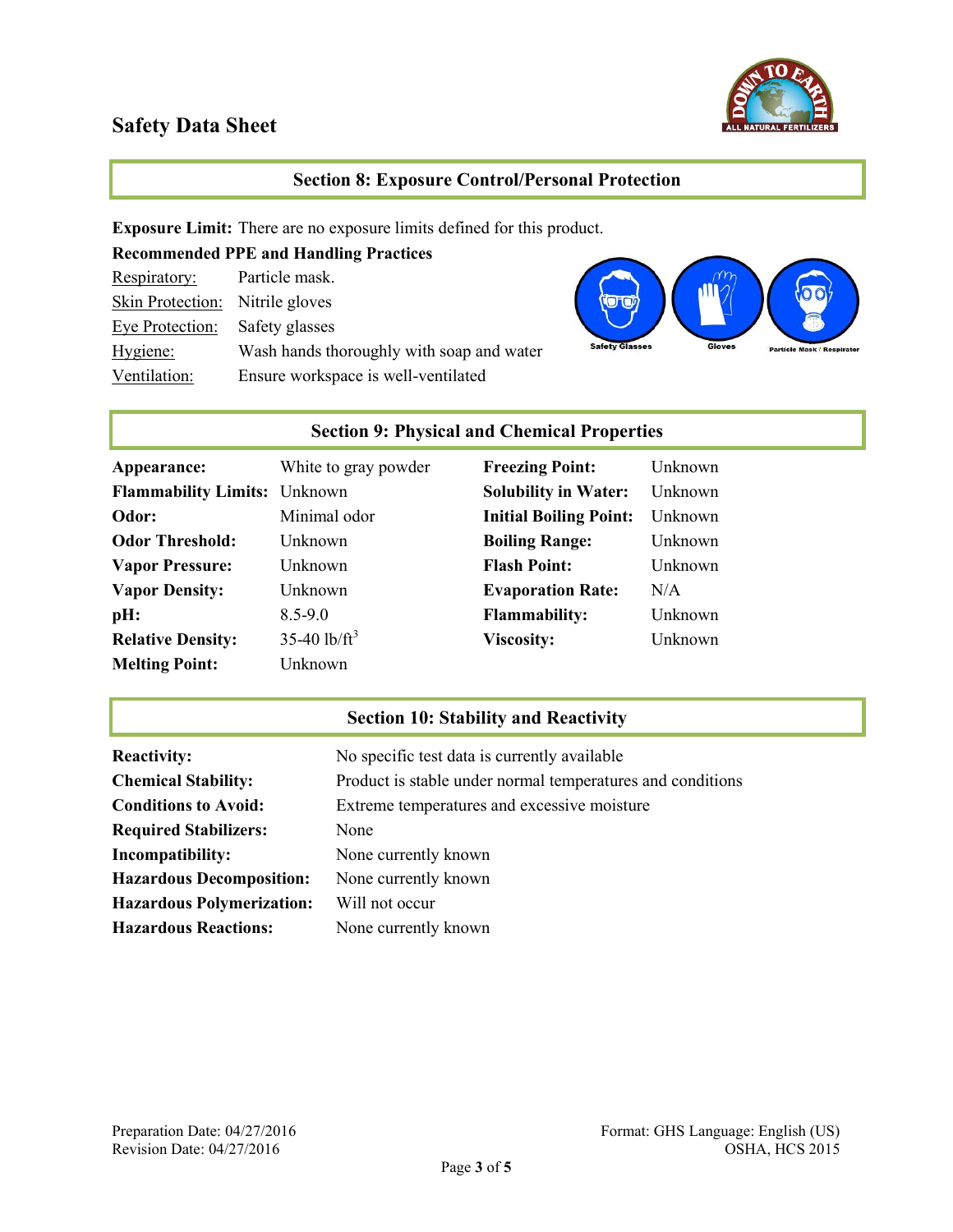

## Section 11: Toxicological Information

|                                                                               | <b>Primary Routes of Exposure:</b> Inhalation, skin contact, and eye contact |  |
|-------------------------------------------------------------------------------|------------------------------------------------------------------------------|--|
| <b>Symptoms of Exposure:</b>                                                  | May act as a slight irritant to the skin or respiratory system. Slight       |  |
|                                                                               | dermatitis may occur. Mild respiratory irritation and cough may occur.       |  |
|                                                                               | Possible allergic reactions in sensitive individuals. Rash and swelling      |  |
|                                                                               | may occur in skin. Mild respiratory distress and frequent coughing may       |  |
|                                                                               | occur. No studies currently known describing effects of delayed,             |  |
|                                                                               | immediate, or chronic effects from short- and long-term exposure.            |  |
| LD50:                                                                         | Currently unknown                                                            |  |
| Carcinogenicity:                                                              | Currently unknown                                                            |  |
| <b>Medical Conditions Aggravated by Exposure:</b> Allergic reaction may occur |                                                                              |  |

| <b>Section 12: Ecological Information</b>  |                                                                                                           |  |
|--------------------------------------------|-----------------------------------------------------------------------------------------------------------|--|
| Ecology:                                   | Product is naturally occurring in coastal ecosystems of the west coast of<br>the United States and Canada |  |
| <b>Ecological Effects:</b>                 | There are no known ecological effects                                                                     |  |
| <b>Toxicity Testing:</b>                   | Currently unknown                                                                                         |  |
| <b>Bioaccumulation Potential:</b>          | Currently unknown                                                                                         |  |
|                                            |                                                                                                           |  |
| <b>Section 13: Disposal Considerations</b> |                                                                                                           |  |

| <b>Disposal Containers:</b>   | There are no known restrictions on disposal containers                  |  |
|-------------------------------|-------------------------------------------------------------------------|--|
| <b>Disposal Methods:</b>      | Recommended disposal is use as fertilizer in a compost pile, garden, or |  |
|                               | other plant-based ecosystem. Alternatively, product may be disposed of  |  |
|                               | in a landfill in accordance with local, state, and federal regulations. |  |
| <b>Disposal Restrictions:</b> | Do not dispose through sewage systems. Do not burn as a method of       |  |
|                               | disposal.                                                               |  |

#### Section 14: Transport Information

| <b>UN Number:</b>               | None assigned                                                              |
|---------------------------------|----------------------------------------------------------------------------|
| <b>UN Proper Shipping Name:</b> | None assigned                                                              |
| <b>Transport Hazard Class:</b>  | Non-hazardous                                                              |
| <b>Environmental Hazards:</b>   | None known                                                                 |
|                                 | Guidance on Bulk Transport: Use best known practices when shipping in bulk |
| <b>Special Precautions:</b>     | None known                                                                 |